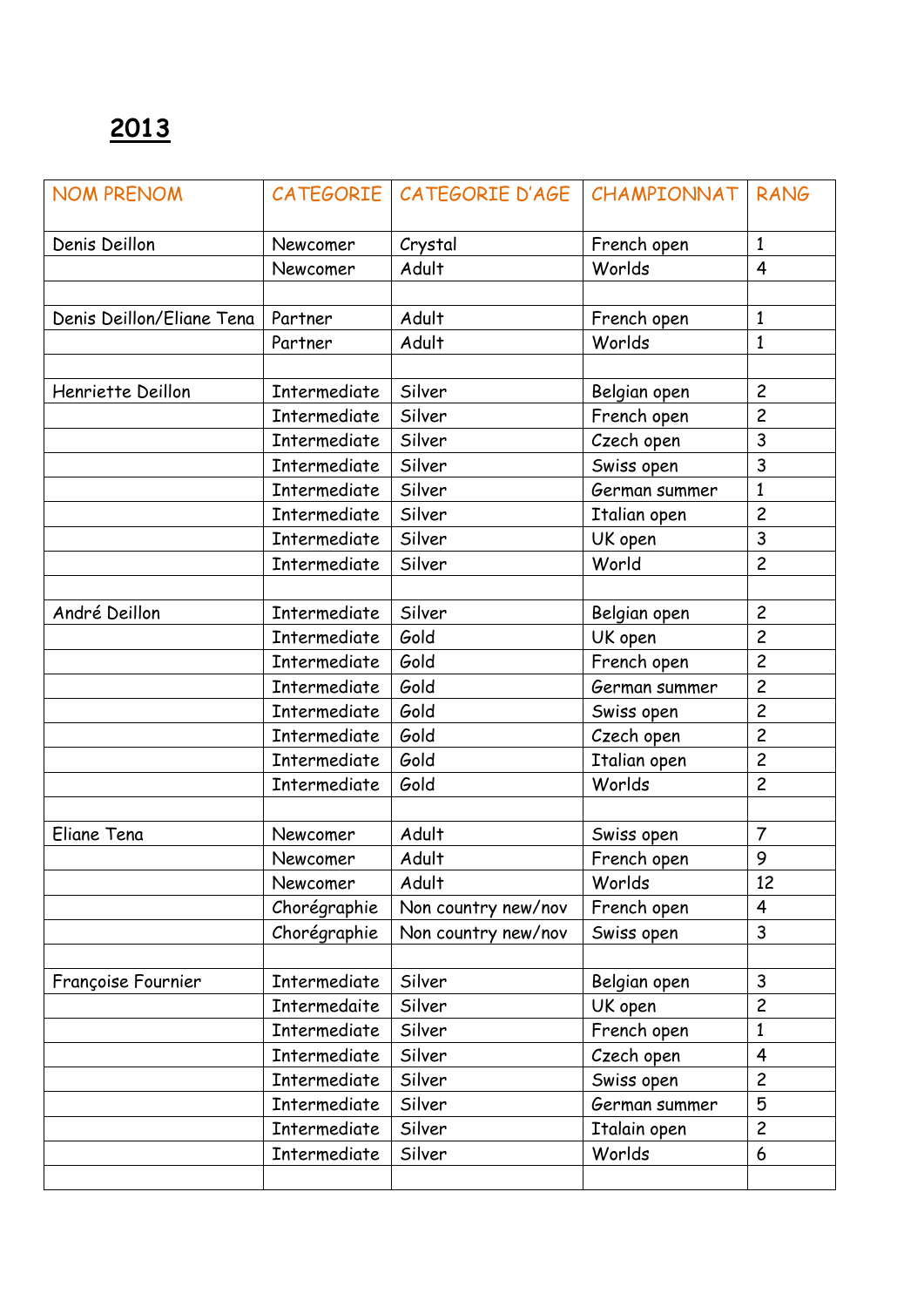| Françoise              | Couple              | Silver novice  | Belgian open  | $\overline{c}$ |
|------------------------|---------------------|----------------|---------------|----------------|
| Fournier/André Deillon |                     |                |               |                |
|                        |                     |                |               |                |
|                        | Couple              | Silver novice  | UK open       | 1              |
|                        | Couple              | Silver novice  | French open   | $\mathbf{1}$   |
|                        | Couple              | Silver novice  | Czech open    | 1              |
|                        | Couple              | Silver novice  | Swiss open    | 1              |
|                        | Couple              | Silver novice  | German summer | $\mathbf{1}$   |
|                        | Couple              | Silver novice  | Italian open  | $\mathbf{1}$   |
|                        | Couple              | Silver novice  | Worlds        | $\overline{c}$ |
|                        |                     |                |               |                |
| Mireille Donzallaz     | Social              | Adult          | Swiss open    | $\mathbf{1}$   |
|                        |                     |                |               |                |
| Maude Henchoe          | Social              | Adult          | Swiss open    | $\overline{c}$ |
|                        |                     |                |               |                |
| Jacqueline Parisot     | Social              | Gold           | French open   | $\mathbf{1}$   |
|                        | Social              | Gold           | Swiss open    | $\overline{c}$ |
|                        |                     |                |               |                |
| Jacqueline Monnard     | Social              | Silver         | French open   | $\overline{c}$ |
|                        | Social              | Silver         | German summer | 3              |
|                        | Social              | Silver         | Swiss open    | 5              |
|                        | Social              | Silver         | UK open       | $\mathbf{1}$   |
|                        | Social              | Silver         | Italian open  | $\overline{7}$ |
|                        |                     |                |               |                |
| Janeth Gobet           | Social              | Silver         | Swiss open    | $\mathbf{1}$   |
|                        |                     |                |               |                |
| Patricia Mesot         | Social              | Silver         | French open   | $\overline{3}$ |
|                        |                     |                |               |                |
| Saraya Baudin          | Social              | Youth          | Swiss open    | $\overline{c}$ |
|                        | Social              | Youth          | Italian open  | $\overline{c}$ |
|                        |                     |                |               |                |
| Joel Pahud/Isabelle    | Couple              | Adult novice   | French open   | $\mathbf{1}$   |
| Caille                 |                     |                |               |                |
|                        | Couple              | Crystal novice | Swiss open    | $\mathbf{1}$   |
|                        |                     |                |               |                |
| Marianne Favre         | <b>Intermediate</b> | Silver         | French open   | 3              |
|                        | <b>Intermediate</b> | Silver         | Swiss open    | $\overline{c}$ |
|                        | Intermediate        | Silver         | Italian open  | 5              |
|                        |                     |                |               |                |
| Céline fickentscher    | Newcomer            | Crystal        | Worlds        | 5              |
|                        | Novice              | Crystal        | Belgian open  | 5              |
|                        | Novice              | Crystal        | Italian open  | 8              |
|                        | Novice              | Crystal        | UK open       | $\overline{c}$ |
|                        | Novice              | Crystal        | Swiss open    | $\mathbf{1}$   |
|                        |                     |                |               |                |